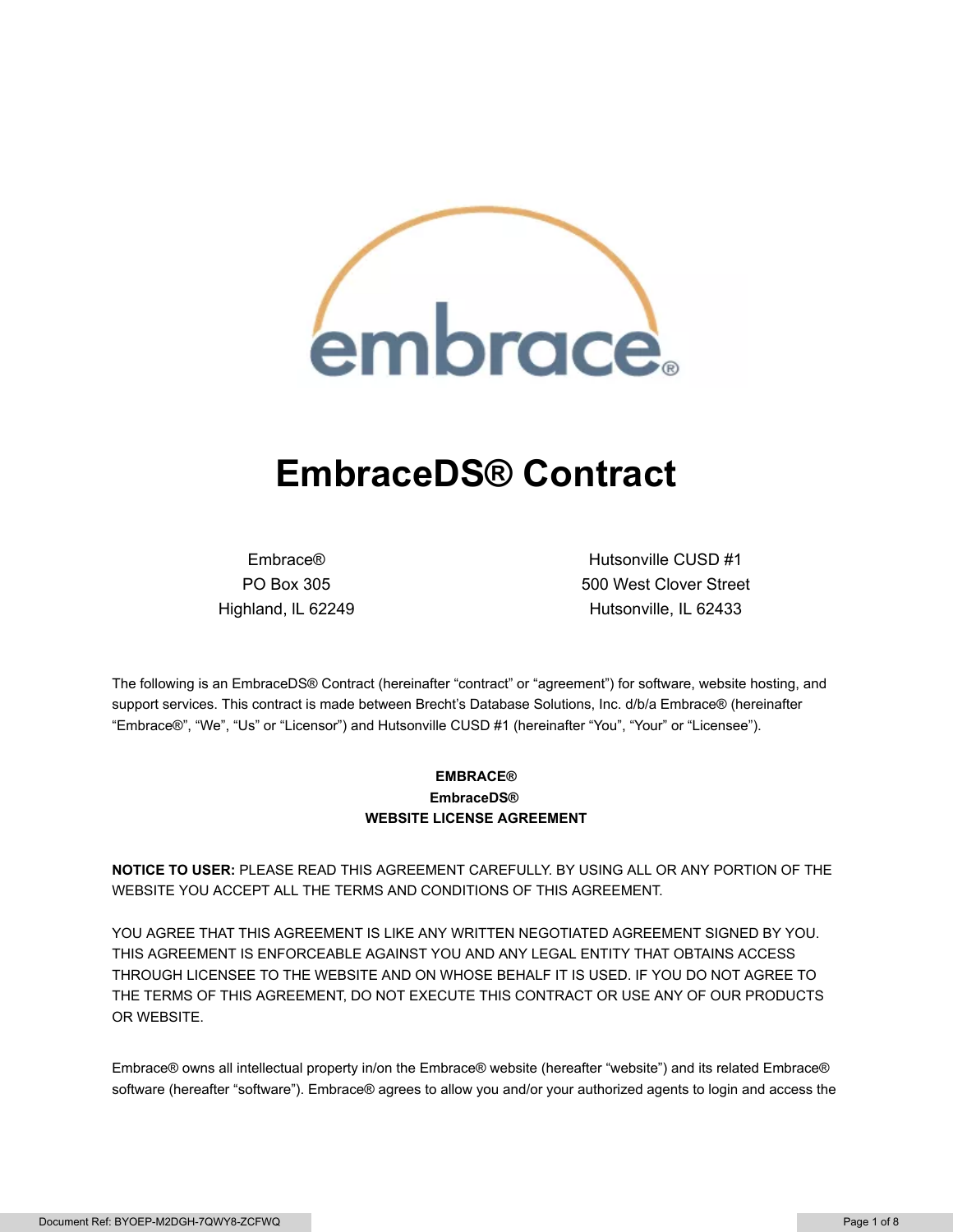website and use our software only in accordance with the terms of this Agreement. Any unauthorized access or use of Embrace's products is cause for immediate termination of your access to its products by all means available to us.

**1. LICENSE TO ACCESS WEBSITE.** As long as you obtained access to the website from Embrace® and as long as you comply with the terms of this and any other Agreement you have with Embrace®, Embrace® grants you a nonexclusive license to use the website in the manner and for the term and purposes described below.

**2. INTELLECTUAL PROPERTY OWNERSHIP.** The website and its related software are the intellectual property of and are owned by Embrace®. The structure, organization, and code of the website and its related software contain valuable trade secrets and confidential information of Embrace®. Except as expressly stated herein, this Agreement does not grant you any intellectual property rights whatsoever in the website and its related software and all rights are reserved by Embrace®.

Any form, database, or software that is altered, conceived, made, or developed in whole or in part by Embrace® (including any developed jointly with you) during or as a result of our relationship with you shall become and remain the sole and exclusive property of Embrace®. You agree to make no claim in the rights or ownership of any such form, database or software.

To the extent that any custom form is created by Embrace® for you, based upon any prior form, template or exemplar provided by you, you warrant and represent to Embrace® that you created said form(s) or have the legal right to use said form(s). You agree to indemnify Embrace® for any third-party claims for infringement, misappropriation or other violation of any third-party's intellectual property rights where such claims are made against Embrace® for forms, templates or exemplars created based upon material provided by you to Embrace®.

**3. DATA SECURITY.** Embrace's database or software may host privacy protected data provided by you concerning students and employees. This information is privacy protected by federal and state law, including the Family Educational Rights and Privacy Act (20 U.S.C. § 1232g)("FERPA"), the Illinois School Student Record Act (105 ILCS 10/), the Personnel Record Review Act (820 ILCS 40/) and the Student Online Personal Protection Act (105 ILCS 85/1 et seq.)("SOPPA").

Embrace will store and process Data in accordance with industry best practices. This includes appropriate administrative, physical, and technical safeguards to secure Data from unauthorized access, disclosure, and use. Provider will conduct periodic risk assessments and remediate any identified security vulnerabilities in a timely manner. Provider will also have a written incident response plan, which will include prompt notification of the School District in the event of a security or privacy incident, as well as best practices for responding to a breach of Personally Identifiable Information ("PII"). PII shall include, but is not limited to, student data, metadata, and user or pupilgenerated content obtained by reason of the use of Provider's software, website, service, or app, including mobile apps, whether gathered by Provider or provided by District or its users, students, or students' parents/guardians.

Embrace® acknowledges that all of your data uploaded, stored, or otherwise coming into contact with Embrace's database or software, is and shall remain your sole and exclusive property and be subject to all applicable federal and state privacy protections through the term of this Agreement.

### **4. SOPPA Compliance, 105 ILCS 85/15(4)**

(a) The information ("Data") transmitted to Embrace® for storage may include, but is not limited to, student identification; attendance; educational and therapeutic recommendations; educational and therapeutic completion;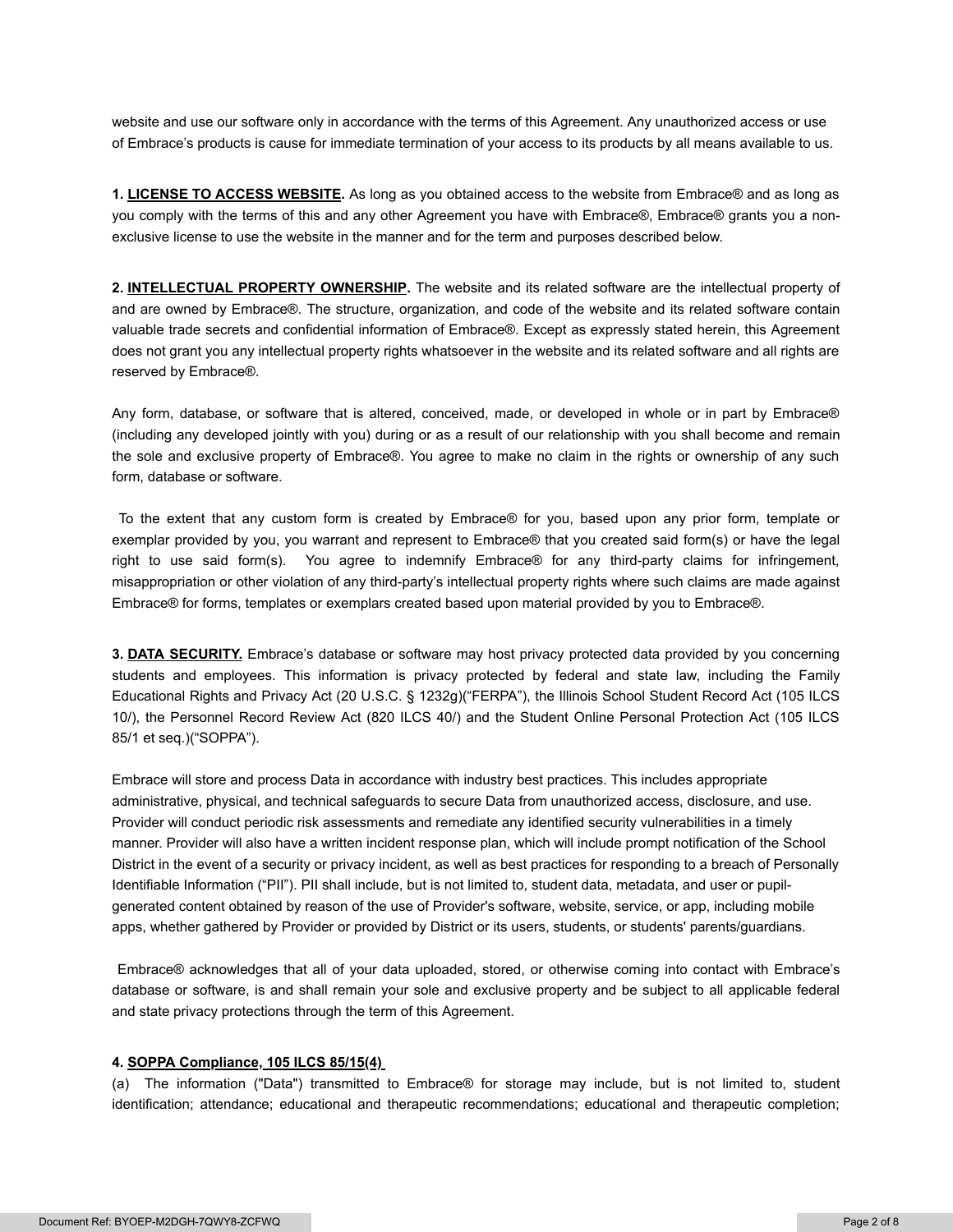communications between administration, educators, staff and parents/guardians regarding student, their education and any necessary assistance students may require.

(b) The services provided by Embrace® are set forth below.

(c) The Party's expressly agree and state that in performing its obligations hereunder Embrace® is acting as a "school official" with a legitimate educational interest in the School District data and it is performing an institutional service or function under this Agreement for which the District would otherwise use its own employees. Embrace's® use of the data is under the direct control of the District and such data shall only be used for authorized purposes. Embrace® shall not re-disclose such information to third parties or affiliates (unless permitted or required under law) without permission from the District or pursuant to a court order.

(d) Data Breach.

a. In the event of a data breach attributed to Embrace®, which means an unauthorized disclosure, access, alteration, or use of School District data by Embrace® or its employees, Embrace® shall promptly institute the following: (1) notify the School District by telephone and email as soon as practicable, but no later than twentyfour hours after Embrace® becomes aware of the data breach; (2) provide the School District with the name and contact information for an Embrace® employee who shall serve as the Embrace's® primary security contact; (3) assist the School District with any investigation, including interviews of Embrace® employees and review of all relevant records; (4) assist the School District with notification(s) the School District deems reasonably necessary related to the security breach; (5) provision of credit monitoring for one year to those students whose covered information was exposed in a manner during the breach such that a reasonable person would believe it could impact their credit or financial security; and (6) pay the reasonable legal fees (or assume the defense of the district at Embrace's discretion), reasonable audit costs, fines, and any other fees or damages imposed against the school solely as a result of Embrace's actions or failure to act.

b. In the event of a data breach attributed to the School District, which means an unauthorized disclosure, access, alteration, or use of School District data the School District shall promptly: (1) notify Embrace® by telephone and email as soon as practicable, but no later than twenty-four hours after the School District becomes aware of the data breach; (2) provide Embrace® with the name and contact information for an employee of the School who shall serve as the School District's primary security contact; (3) assist Embrace® with any investigation, including interviews with School employees and review of all relevant records. Embrace® shall have no liability for any damages related to a data breach due to or caused by School District's software, equipment, personnel, students or unauthorized third-parties using or exceeding their authorized use of the School's access, computer system or network.(4) pay the reasonable legal fees (or assume the defense of Embrace at the district's discretion), reasonable audit costs, and any other fines, fees or damages imposed against Embrace solely as a result of district's actions or failure to act.

(e) Embrace® shall provide all notifications required by the State Board of Education or any other State or federal law. Embrace® shall not provide any other notices without prior written permission from the School District.

(f) Upon written notification by District that student information is no longer needed for the purposes of this Agreement, Embrace® shall delete the information within 60 das so long as Embrace® is not required by law or court order to retain the same. Embrace® is not responsible for the deletion of any data due to District request.

(g) This Agreement and any amendments hereto must be published on the School District's website or, if the District does not have a website, made available for public review at its administrative office.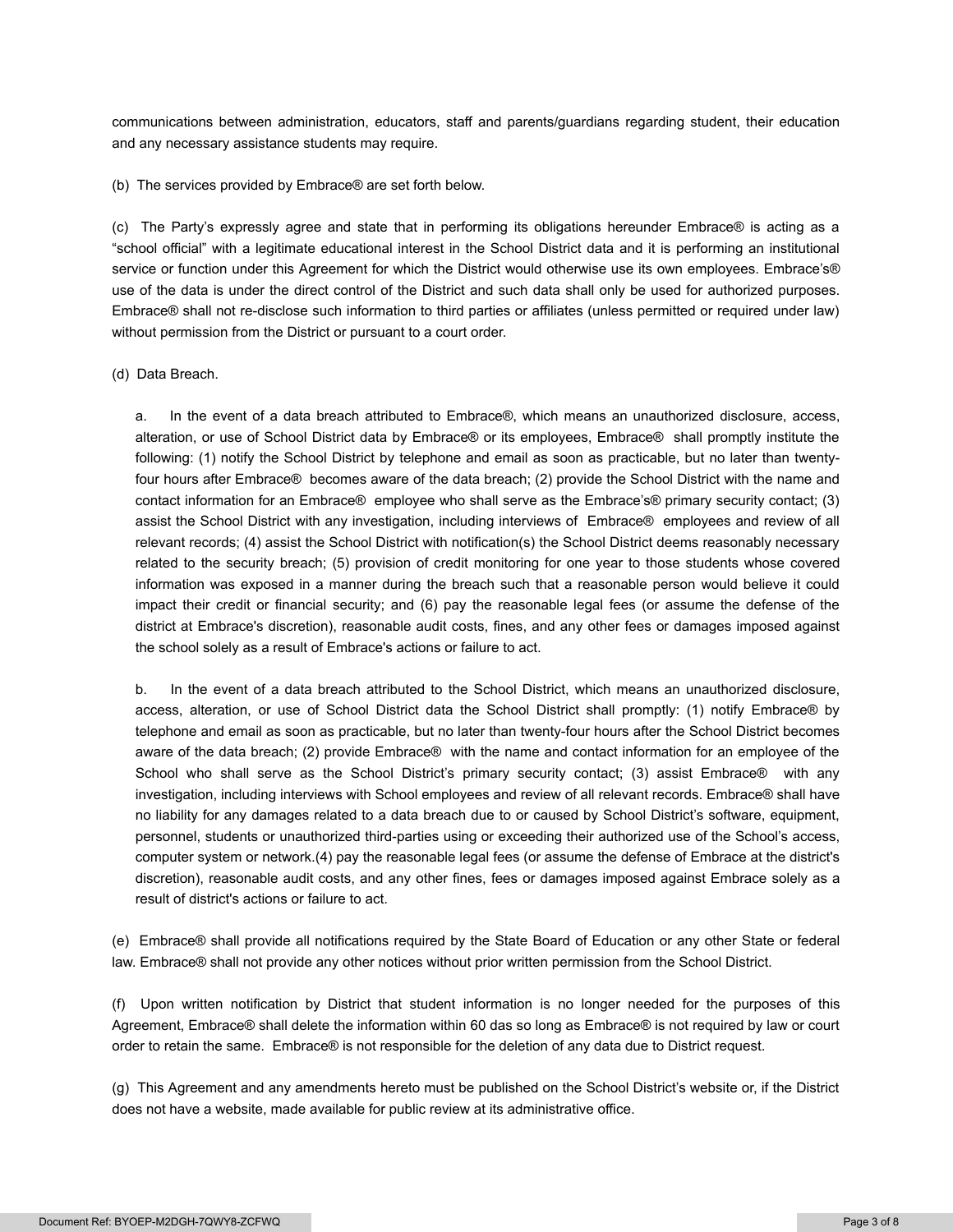**5. RESTRICTIONS.** You may not copy, modify, adapt or translate any Embrace® software. You may not reverse engineer, decompile, disassemble, or otherwise attempt to discover the source code of any Embrace® software.

You may not rent, lease, sell, sublicense, assign or transfer your rights in the website, or authorize any portion of the website and its related software to be copied onto another individual or legal entity's computer except as may be permitted herein.

You may not allow access or use of our website or software for any other purpose than agreed to in advance between Embrace® and you.

**6. LIMITED WARRANTY.** Embrace® warrants to the licensee that the website will permit the licensee to produce, fillout, and print the DS forms for the period of time outlined in the current contract. All warranty claims must be made within the current contract period. If the website or software does not perform as above, the entire liability of Embrace® and your sole and exclusive remedy will be limited to a prorated refund of the license fee you have paid Embrace®. This limited warranty is the only warranty provided by Embrace®. Embrace® expressly disclaims all other warranties, either expressed or implied, including but not limited to implied warranties of merchantability and fitness for a particular purpose with regard to the website, software and accompanying written materials.

**7. DISCLAIMER.** Your use of the website is at your sole risk. The website, including the information, services and content is provided on an "as is", "as available", and "with all faults" basis. Embrace® makes no representations, warranties, conditions, or guarantees as to the usefulness, quality, suitability, truth, accuracy, or completeness of the website and/or the forms produced therefrom.

Embrace® does not warrant to the licensee that the forms that may be produced from the website will comply with federal or state laws or regulations, including those which limit the extent to which the information may be disclosed to third parties.

Embrace® will take all commercially reasonable steps to provide an uninterrupted, timely, secure, and error-free website. Nonetheless, Embrace® makes no warranty or representation that (a) the website will be uninterrupted, timely, secure, or error-free; or (b) the results that may be obtained from the use of the website will be accurate or reliable.

You assume all risk for any damage to your computer, computer systems, network or loss of data that results from using the website or software, including any damages resulting from computer viruses.

**8. DISTRICT E-SIGNATURE USAGE.** Embrace® has the ability to include electronic signatures. If your District is using electronic signatures in the Embrace® system it agrees to hold Embrace® harmless against any and all claims that may arise out of the use of this feature. If you choose not to use electronic signatures for either your staff or all meeting attendees, you must notify your implementation specialist and verify that they are not available in your system.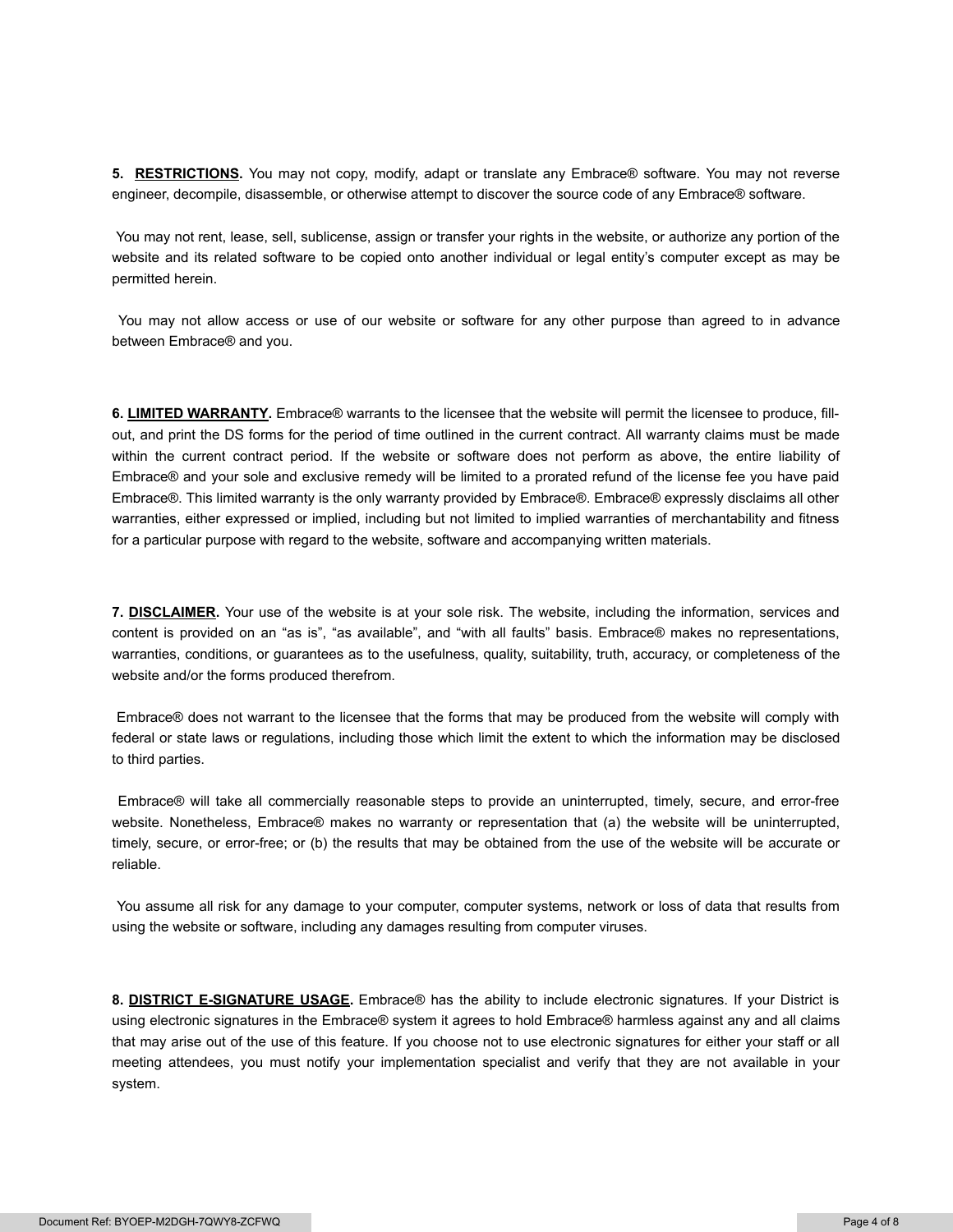All Parties shall ensure that the person entering an e-signature onto any Embrace® document is an authorized signatory. The e-signature of any Party or Person is to be considered as an original signature, and the document transmitted is to be considered to have the same binding effect as an original signature on an original document. All e-signatures shall be subject to the Uniform Electronic Transactions Act and/or any similar State statutes which have jurisdiction over the transactions of the Parties; this applies to any Parties or end-user's use of Embrace® software's electronic signature functionality. District, and any person using electronic signature functionality, agrees to hold Embrace® harmless for any and all claims which may arise out of their use of that feature. Documents which contain e-signatures may be preserved by Embrace® longer than the duration of the Agreement for the purposes of enforcement of rights and obligations.

Any form or document (including this Agreement) signed electronically between the Parties is to be treated as an original document. All Parties hereto shall ensure that the person entering an e-signature onto any Embrace® document is an authorized signatory. The e-signature of any Party or Person is to be considered as an original signature, and the document transmitted is to be considered to have the same binding effect as an original signature on an original document.

**9. LIMITATION OF LIABILITY.** In no event will Embrace® be liable to you for any loss, damages, claims, or costs whatsoever including any consequential, indirect or incidental damages, any lost profits or lost savings, any damages resulting from business interruption, personal injury or failure to meet any duty of care, or claims by a third party.

**10. SERVICES PROVIDED:** Embrace® agrees to provide the following services:

Website access to the licensee for staff completion of medical service sheets with respect to Medicaid billing.

Restrictive access to the website to allowing for multiple levels of use, providing each level with only the access needed.

· A user management system will be included allowing a system administrator to create new users, edit existing users, and delete users.

Secure Socket Layer ("SSL") and session tracking for user authorization (the SSL is the component of the software which encrypts the information going between the website and the user, and confirms the identity of the host and the user).

- Identification of Medicaid recipients using the Recipient Eligibility Verification System.
- Provide projected claim amounts based on services provided.
- Support for district as needed to file claims and interpret adjudication notices.
- Web hosting.

· Cross-reference data with the IEP system to track percentages of services to be provided against services delivered.

- Maintenance and updates.
- Multiple support channels available to all users
- Maintain all student data in secure facility on secure servers.
- Daily backups.

#### **11. DISTRICT RESPONSIBILITIES.**

- · Register with HFS as a Medicaid Provider obtain a HFS ID number and an NPI number.
- · Provide Embrace® access to the HFS/MEDI/IEC system by accepting August Brecht as an administrator.
- · Register, or Re-validate, the district with IMPACT.
- · Provide Embrace® access to district IMPACT Application.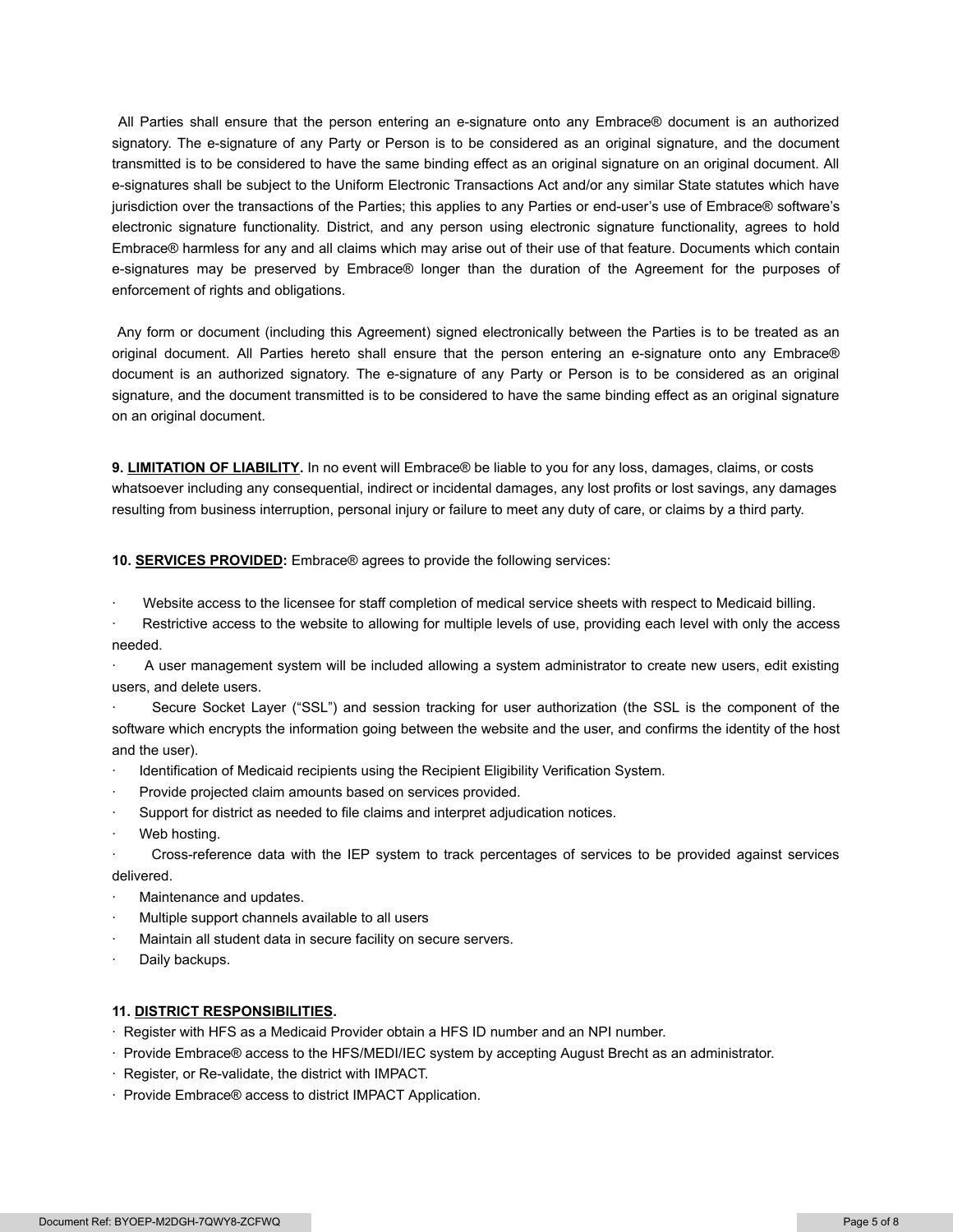· Identify staff that provide covered services and give them access to the EmbraceDS® software.

- · Complete a Fee-for-Service cost calculation form for each service provider type in the EmbraceDS® software.
- · Maintain the IEP system student data including Medicaid eligibility and ID numbers for students.

· Use the MEDI system to look up Medicaid numbers for new IEP students and students transferring in from other districts.

· Based on reports available in the EmbraceDS® system, the district will be responsible for making sure that practitioners are claiming appropriately for their services provided.

· The LEA must verify that no practitioner providing service has been terminated, suspended, or barred from the Medicaid program. The lists of terminated, suspended, and barred practitioners are available at the following Websites. Both lists must be queried to obtain a complete list of terminated, suspended, or barred providers. [http://exclusions.oig.hhs.gov](http://exclusions.oig.hhs.gov/)/ and <http://www.state.il.us/dpa/html/sbhs.htm>

· The LEA must maintain Practitioner credential records. These records must:

- 1. Be retained on the premises of the LEA
- 2. Be current
- 3. Include copies of all applicable licenses and certificates
- 4. Include a list of current practitioners and associated license numbers

**12. FEE-FOR-SERVICE WEBSITE YEARLY COSTS.** The contract is for a one year period from July 1, 2021 to June 30, 2022 (2021-2022 school year). (Prices apply to individual districts, cooperatives, joint agreements, and associations.) Custom forms, software and/or programs are available from Embrace® and, if requested, will be subject to a separate Agreement between you and us. Customized work is an additional cost and will be billed separately from your annual contract.

| <b>Program Subscription</b>                                                                                                                       | <b>Annual Fee</b>    |
|---------------------------------------------------------------------------------------------------------------------------------------------------|----------------------|
| EmbraceDS® (Percentage Fee): 5% of HFS Reimbursements Facilitated by<br>Embrace®                                                                  | 5% of Reimbursements |
|                                                                                                                                                   |                      |
| <b>Special Transportation Services Per District (Percentage Fee)</b>                                                                              |                      |
| Special Transportation (District inputs Transportation Data in EmbraceDS®): 5% of<br>HFS Reimbursement Facilitated by Embrace®                    |                      |
| Special Transportation (Embrace® inputs Transportation Data supplied by district if<br>elected): 10% of HFS Reimbursement Facilitated by Embrace® |                      |

**13. GENERAL PROVISIONS.** If any part of this Agreement is found void and unenforceable, it will not affect the validity of the balance of this Agreement, which will remain valid and enforceable according to its terms.

**14. INDEMNITY.** You agree to hold us harmless from any and all liabilities, losses, actions, damages, or claims (including all reasonable expenses, costs, and attorney fees) arising out of or relating to any use of, or reliance on the website and its related software.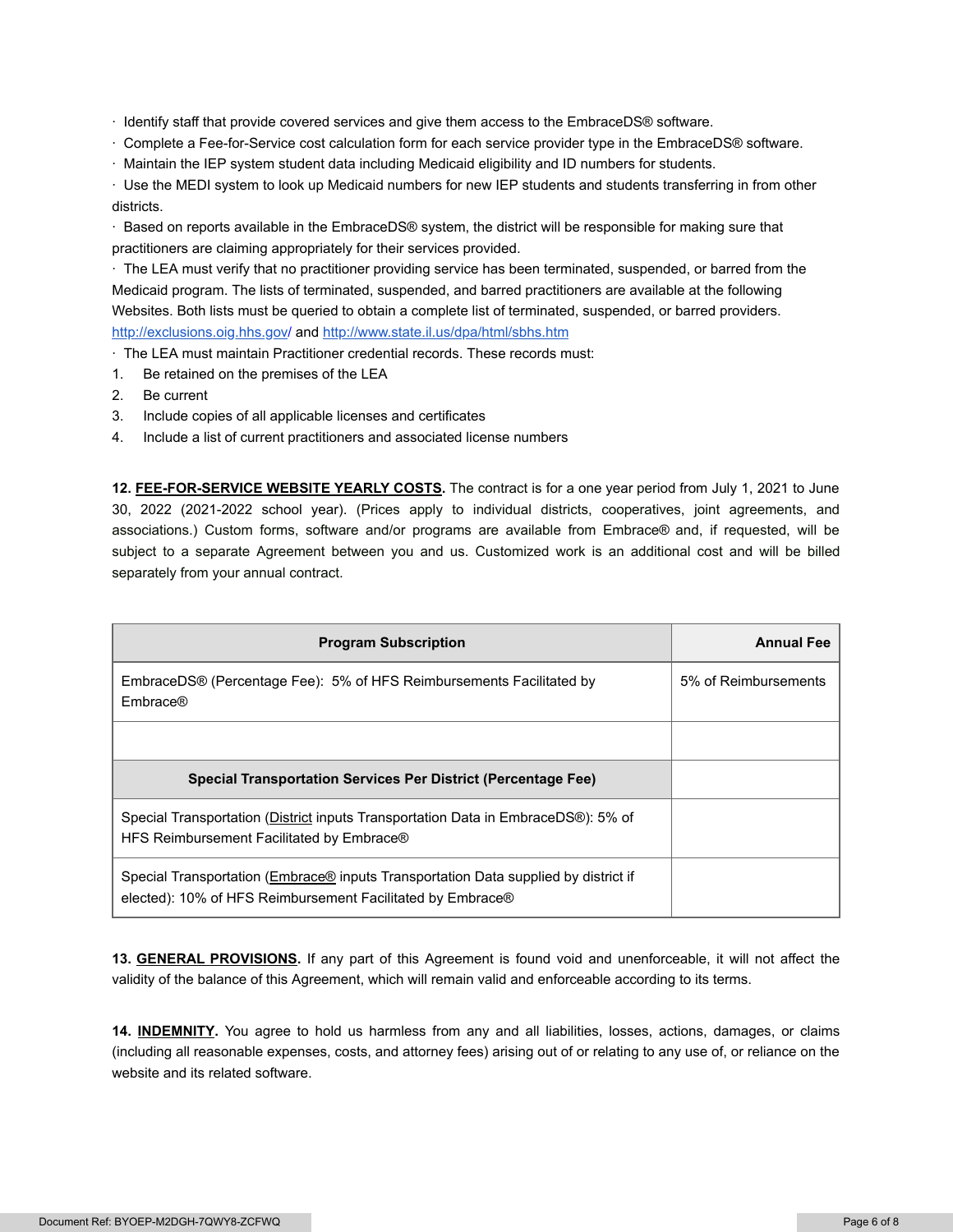**15. DURATION.** This contract for website access to EmbraceDS® is for a 1 year period.

16. **AUTOMATIC CONTRACT RENEWAL**. Unless cancelled by a Party hereto this Agreement and any accessory components selected by the district will automatically renew, on its last effective date, for successive one-year terms. The terms of this Master Contract, along with any pricing adjustments provided by Embrace to District at least one hundred and twenty (120) days prior to the annual renewal date shall apply.

17. NON-RENEWAL OF CONTRACT. In the event that you do not enter into a Renewal Contract, Embrace® will maintain your database information in read-only format for one (1) year from the date of termination of this Contract or subsequent failure to renew. Embrace® is not responsible for the loss of any information after termination or failure to renew the Agreement on your behalf.

**18. ENTIRE AGREEMENT.** This Agreement constitutes the entire Agreement and understanding between the parties in relation to the subject matter hereof and there are no premises, representations, conditions, provisions, or terms related thereto other than those set forth in this Agreement.

**19. GOVERNING LAW.** This Agreement will be governed by and construed in accordance with the laws of the State of Illinois.

**20. ARBITRATION.** Any and all disputes between us and you shall be resolved through mandatory Arbitration under the American Arbitration Association Rules. All arbitrations shall be held in Highland, IL.

**21. VENUE.** We and you (through your signature on this Agreement) agree that the only venue(s) holding jurisdiction for any suit between the parties to compel or enforce arbitration of this Agreement or any Renewal thereof is the third Judicial Circuit, Madison County, Illinois or the United States District Court for the Southern District of Illinois.

**22. CAPTIONS.** The captions for the paragraphs of this Agreement shall not be deemed to have legal significance, and are simply designed as an aid in reading and to represent the general terms of the paragraph involved.

**23. BENEFIT.** This Agreement shall be binding upon and inure to the benefit of the parties, their successors, assigns, beneficiaries, heirs, executors, administrators, and legal representatives.

## **Licensor: Brecht's Database Solutions, Inc. d/b/a EMBRACE®**

FEIN: 20-4100129 August R. Brecht, President

August Brecht

Licensee: Hutsonville CUSD #1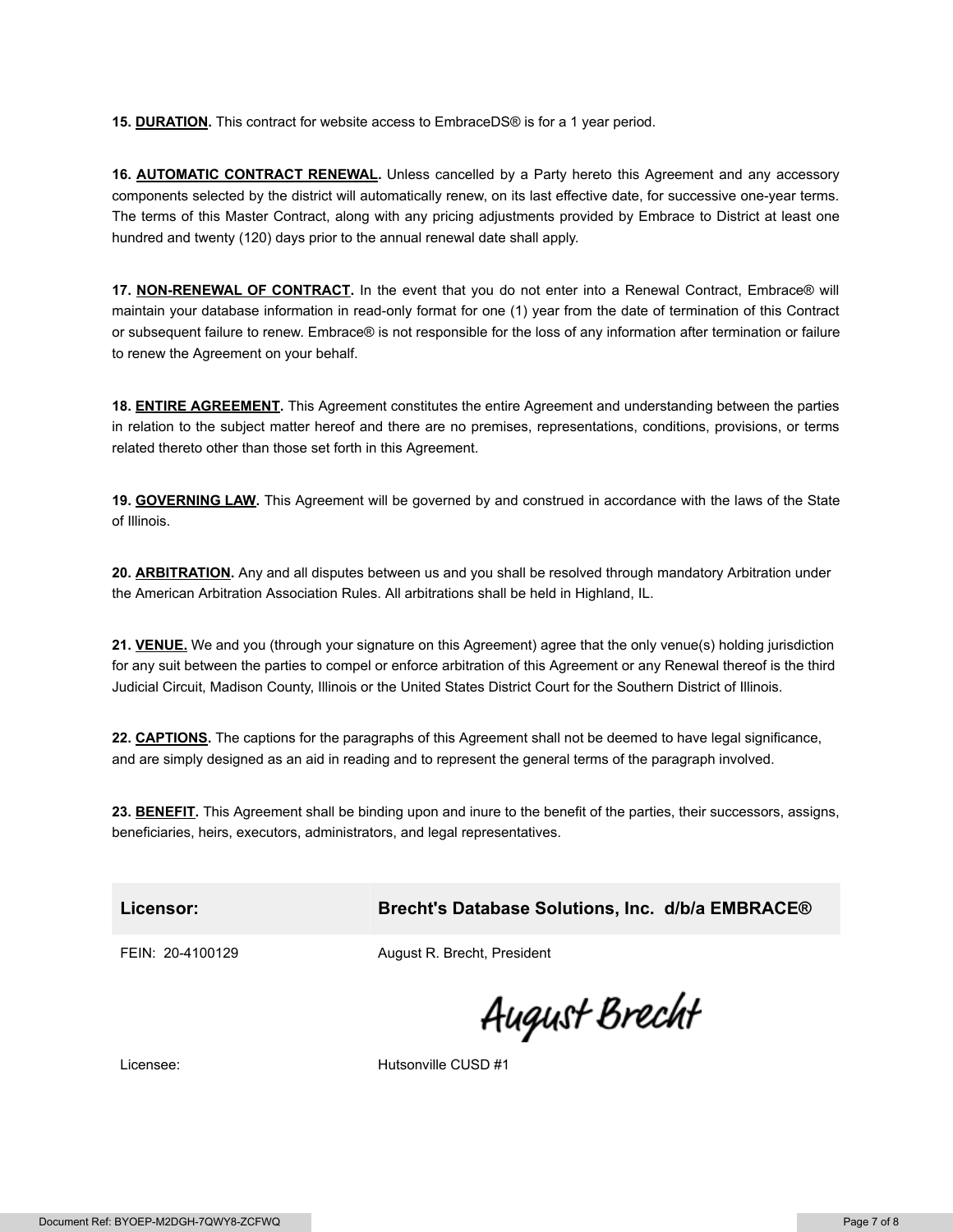**Licensor: Brecht's Database Solutions, Inc. d/b/a EMBRACE®** FEIN: 37-60026901 Julie Kraemer, Superintendent

Julie Kraemer

KLF